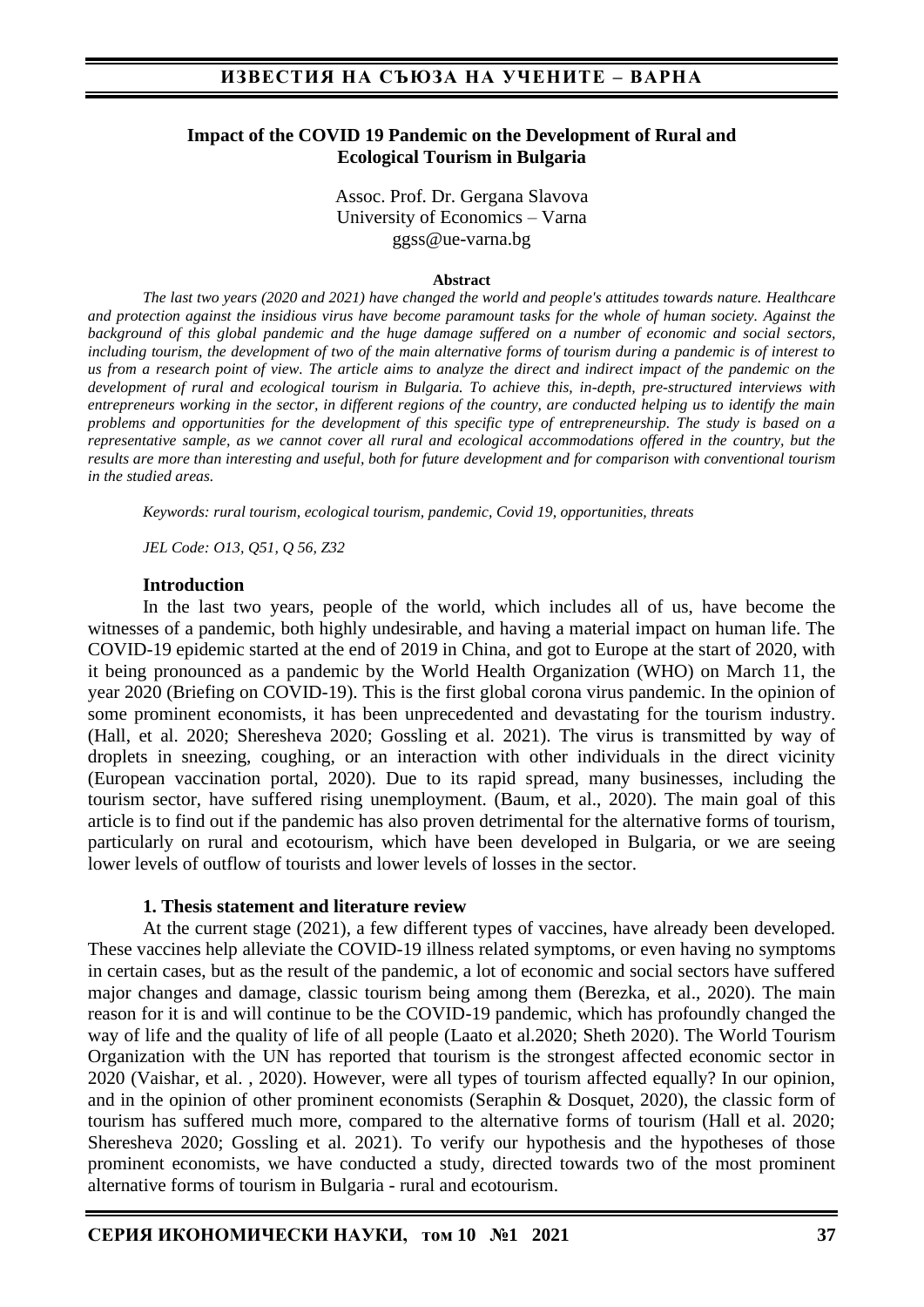## **IZVESTIA JOURNAL OF THE UNION OF SCIENTISTS - VARNA**

### **2. Methodology and experimental methods**

Our research has included guest houses and their owners in various areas in the country, as a representative sample. A total of 38 house owners in five main areas of Bulgaria have been interviewed, and a total of 387 tourists from different regions in the country have been polled, based on a random statistical sample. The research included areas that differ in terms of altitude and flat relief, which have many different natural and anthropogenic resources.

The following areas have been studied North central region, particularly Central Balkans, and the guest houses in Troyanski Balkans (Apriltsi, Troyan, Shipkovo), Trevnenski Balkans (Bozhentsi), Tetevenski Balkans (Ribaritsa and Teteven), also in Northeast Region (Eastern Balkans - Kotel, Medven, Zheravna, Banya, Ichera), and Northeast region, particularly Shumen district - the villages of Osmar, Madara, Kyulevcha, Veliki Preslav, Sveshtari and Pliska. In the Rodopite region (the villages of Momchilovtsi, Shiroka Laka, Gela, Leshten and Kovachevtsi), and in the Rila region (Govedartsi) and Strandzha (Brashlyan and Balgari). At the same time, the opinion of the current owner of mountain huts has been studied, along with the occupancy rates of the mountain huts in the same areas by tourists preferring mostly ecotourism. The mountain huts, taking part in this research, are mostly situated in the Central Balkans, the Eastern Balkans, Rodopi and Rila. The selected micro areas are areas in proximity to the *units included in the global cultural heritage of UNESCO* (Madara Horseman, Sveshtar Tomb, Rila Monastery), Osmarski Region, and the Veliki Preslav region, as *wine areas in the center of northeastern Bulgaria*. Kotel, Medven, Zheravna, Tryavna, Bezhantsi, Madara, Ichera, the old part of Teteven and Troyan, Shiroka Laka – *settlements with natural and historic heritage*, the areas of Zheravna, Leshten, Kovachevtsi, Bozhentsi - *open-air architectural preserves*, the areas of Shipkovo, Banya, etc. - the existence of natural heritage, *SPA conditions and mineral water*. All of the selected areas successfully develop ecotourism alongside rural tourism.

Our intent on conducting this research was provoked by a statistical opinion that the World Tourism Organization of the UN (UNWTO) has announced in 2021. It stated that the number of tourists has dropped by 70% for 2020. Due to that fact, as part of the European Union recovery tools, the European Commission has defined the need of investments in the tourism sector, to the amount of 161 billion Euro (Next Generation EU; UNWTO).

From a research point of view, in our opinion it is interesting to see if the decrease of the number of these tourists is proportionate at all locations in each of the types of tourism, or if it is focused on the classic sort of tourism, due to certain causes.

#### **3. Results and discussion**

According to the study, which covers only tourists who have chosen alternative forms of tourism, the highest shares and the greatest preferences of tourists have to rural tourism and to a lesser extent to eco-tourism, this can be seen in Fig. 1.



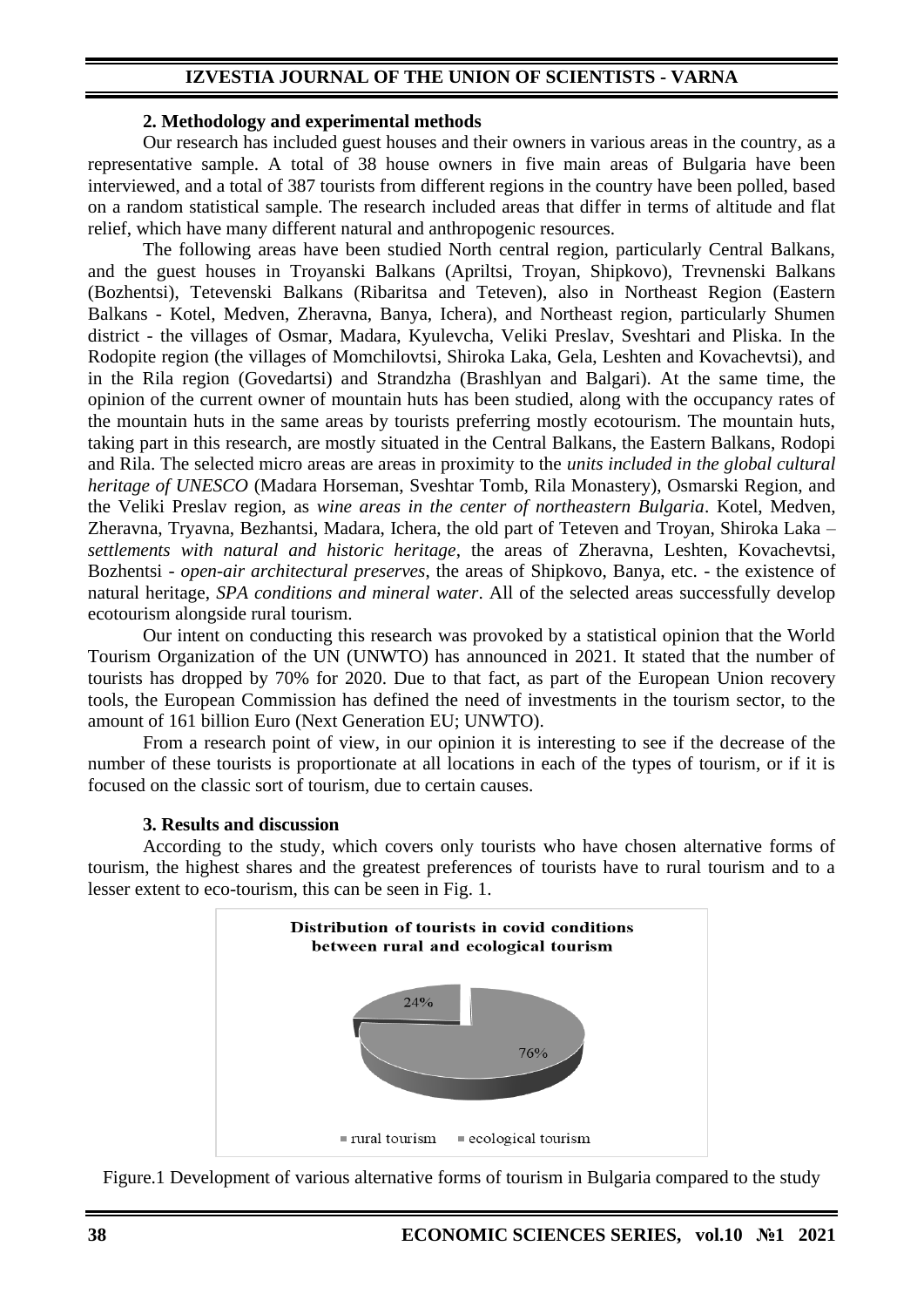# **ИЗВЕСТИЯ НА СЪЮЗА НА УЧЕНИТЕ – ВАРНА**

From fig. 1 we can summarize that the most preferred form is rural tourism. It accounts for 76% of respondents and interviewees in the survey, compared to 24% for eco-tourism.

The real causes for higher and steeper losses from the COVID-19 pandemic, suffered by the classic tourism, compared to the alternative forms of tourism (ecotourism and rural tourism) can be explained as follows:

• A larger gathering of tourists, typical for the classic type of tourism within the same tourist site, due to the larger number of rooms (more often exceeding 30) and the accommodation facilities.

In the opinion of prominent economists and scientists, studying tourism, damages have mostly been suffered by the international type of tourism and the large hotel chains (Vaishar, Stastna, 2020)

• According to the same source, the direct limitations as the result of the COVID-19 pandemic are having a very small effect on ecotourism and rural tourism, because the accommodation sites for those two alternative forms of tourism are mostly limited, and they are offered to separate families, or very small groups of people, who are already known to one another

The classic type of tourism uses common rooms and areas, such as conference rooms, SPA areas, sports halls, swimming pools, children's playgrounds, and other areas, offering tourist entertainment

• Classic tourism stipulates for common catering premises, which once again provides for a danger caused by the lack of opportunity to keep distance, and more difficult conditions of hygiene and sanitary control

The large hotels, used as accommodation in the classic sort of tourism, the existence of common halls, elevators and staircases is a prerequisite for an easier dissemination of the virus, while guest houses and mountain huts avoid gathering of people in hallways, and they lack elevators

• General transportation vehicles and all cable lines and lifts, typically used in classic tourism, are once again a prerequisite for a much easier infection of tourists, while rural and ecotourism use mostly personal transportation, and moving through the eco areas and mountains happens mostly on foot, or through biking tours, which provides a safe environment for the tourists to enjoy and imparts them with the feeling of freedom and expanse

• Attractions being offered in the classical form of tourism predominantly come from groups and are related to the visit of specific sites, while rural and ecotourism offer mostly individual attractions and occur outside in a natural environment

The income of households due to the COVID-19 pandemic has decreased sharply, while at the same time a high rate of inflation is observed, which has a direct effect on the demand on tourist services, mostly looking for alternative forms of tourism, such as rural, ecotourism, agrarian tourism, and any other type of tourism. In turn, this can be explained by the lower prices for accommodation in a guest house, compared to a classic hotel. The ratio for Bulgaria varies from 15 to 30 BGN per bed per night for a guest house or a small family hotel, used in rural tourism, such as base of accommodation, while classic tourism could cost as much as BGN 45 to 80 per bed per night. The price differentiation is rather high, while the quality offered in both types of accommodation is rather similar. We exclude the luxury VIP apartments, which may be offered in some of the classic style hotels.

Based on the in-depth, pre-structured interviews, conducted in our research, the following patterns have been found in organizing rural tourism in guest houses and the small family hotels in the regions of the country that we analyzed:

• Figure 2 shows that 79% of polled tourists in Bulgaria prefer not to miss their annual leave or short family vacation and holiday, and because of fear of the pandemic, they tend to stay in accommodations with a low number of beds, such as guest houses and small family hotels, bungalows, and villas. Only 21% of polled tourists are so worried about the pandemic and they do not go anywhere, instead spending their holidays in their own homes and villas.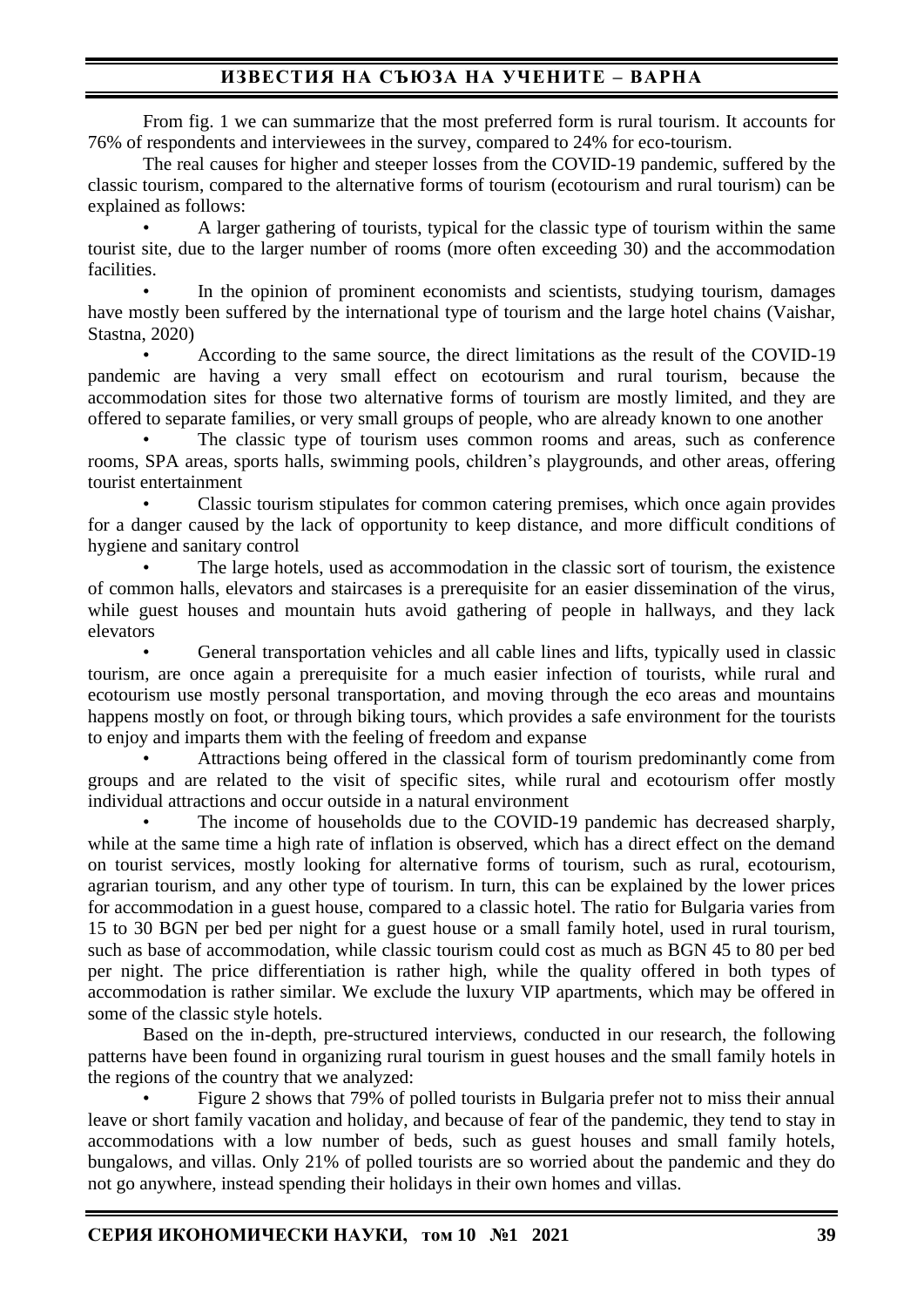## **IZVESTIA JOURNAL OF THE UNION OF SCIENTISTS - VARNA**

Out of the tourists who do take their holidays during the pandemic and stay in guest houses, approximately 26% prefer mountain, alpine, or ecotourism, and use the villas in the five areas of the country that are subject to analysis as a base of accommodation.



Figure. 2 Impact of the COVID-19 pandemic on the release of tourists

Figure 3 shows that 96% of the tourists polled from all over Bulgaria prefer to travel and find accommodation either in very small groups of friends, up to a maximum of 4 or 6 persons, under the conditions of a pandemic. Only 4% prefer organized travel with larger groups of tourists. Things are similar for people who prefer environmental tourism or mountain hiking tourism. Mostly family or small groups of friends, consisting of 3, 4, or at maximum up to 5 people, who mostly use the mountain huts as a base of accommodation in the reviewed areas.



Figure. 3. Manner of accommodation of tourists in guest houses and chalets in ecological and rural tourism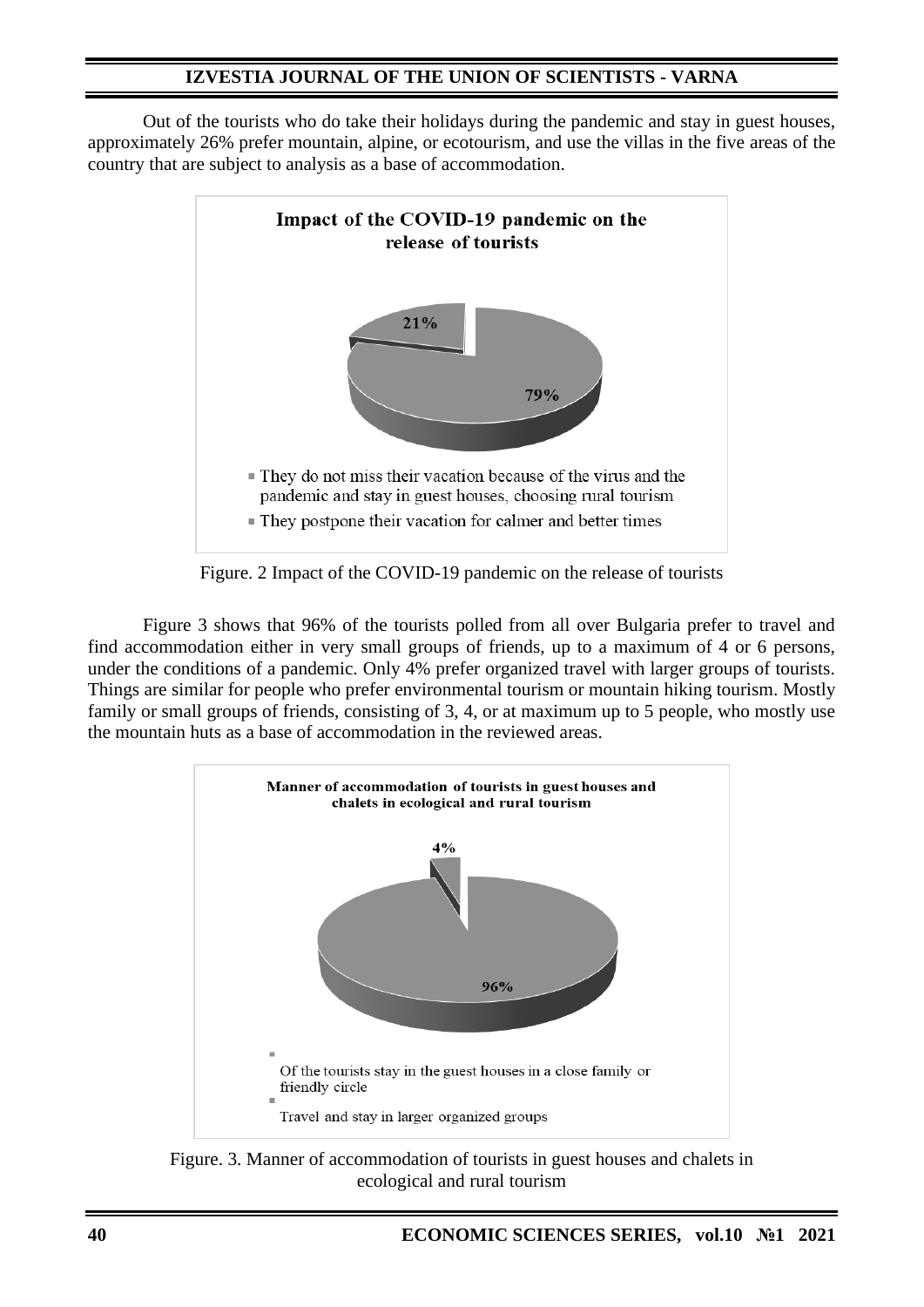# **ИЗВЕСТИЯ НА СЪЮЗА НА УЧЕНИТЕ – ВАРНА**

From the interviews taken by the mountain hut owners in the five areas that have been analyzed, one very interesting and a legitimate fact. The flow of tourists during the pandemic not only increased, but during holidays and weekends, mountain hut owners must turn down accommodation for their guests due to the following two reasons. The mountain huts capacity could be used at 50% due to the pandemic, and on the other hand the number of tourists has greatly increased due to the opportunity of being outside in nature during the day.

• During the period of analysis (2020 - 2021) each interviewed guest house owner in Bulgaria has confirmed that the number of active accommodations has not only not decreased compared to the previous two years (2018 and 2019), but has, indeed, greatly increased, and in the opinion of the owners of the accommodation bases, this is due to three main facts:

Fear of viral infection due to the pandemic in the major tourist resorts with a lot of people and larger hotels, which offer the classic form of tourism, and therefore giving preference to alternative forms of tourism. This includes mostly rural tourism.

The lower income of the average tourist due to the forced unemployment and price increase of a series of goods, including goods of first necessity, have resulted in inflation, and inflation was having a direct effect on reducing the income of households and making it impossible for households to allocate funds for their holidays, therefore most people preferring to have their holidays in rural areas, where the price level of the rural tourism products are many times lower than the price levels of the classic form of tourism.

The portion of tourists with larger income levels and solvent is not oriented toward alternative forms of tourism in their own country anyway, and due to the limitations of flights and the travel-related quarantines has quickly and easily substituted its foreign flights with accommodation in more remote and more luxurious guest houses in the country.

It is interesting to make a comparison for the five areas of analysis and the relative share of the increased accommodation in them. The fact that the mountain areas of the Central Balkans in the Balkans range have seen increase of prices for house guests by almost 45% compared to previous (non-pandemic) years is very prominent. This is explained by closer locations of larger cities, which are the origination points of tourists, who would like to remain farther away from larger groups of people. The Rila and the Rodopi regions, which are more remote, have the same level of growth compared to previous non-pandemic years, but the rate of increase is lower, respectively 34% and 42%, whereas in the Eastern Balkans and in the Northeast region, the increase is just 15 and 12% respectively, but it still does exist. You can see this in figure 4. The situation is very similar for the mountain houses in the same areas of analysis. So, for example, in the Central Balkans area in the Balkans range, accommodation in mountain huts can only happen with a reservation, because there are no vacant spots. Increase compared to previous years is 50%, 5% larger than the increase for guest houses and small family hotels. It is important to note that this is only a trend for the summer period, when anti-pandemic measures in Europe and Bulgaria are not as strict, and that it all happens over the course of the weekends, and not all-year round and in all calendar days. For the Rila, Rodopi and Eastern Balkans regions, there is also an increase in the number of accommodations in mountain huts, but it is much smaller than the increase for the smaller mountain huts, which are not so well-recognized, compared to the bigger mountain huts, which are better equipped. This is a normal and logical trend, because tourists, worried about the virus, are looking for a hygienic and clean environment to get accommodation, a break, and to spend the night. It is important to note that mountain huts which offer warm meals has had an increase in the number of accommodations of 25% compared to previous non-pandemic periods. Another interesting fact is that some of the mountain huts offer self-service, and the tourists are content, because they take care of their food on their own and access points to other people and contact groups is minimized. Figure three shows the increase share of use of the accommodation base during the pandemic in guest houses and family hotels in the five regions of analysis in this study, as a relative share.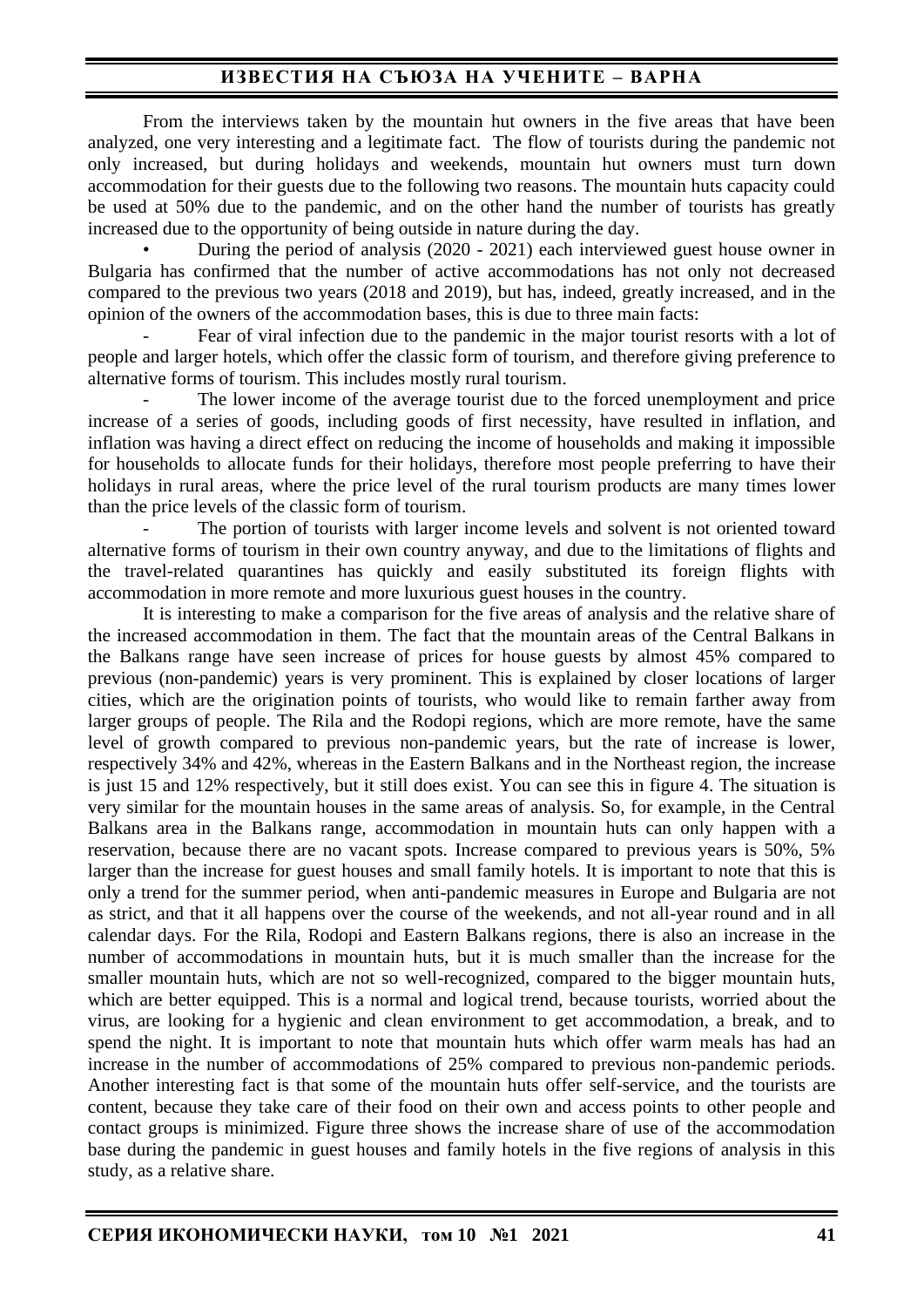## **IZVESTIA JOURNAL OF THE UNION OF SCIENTISTS - VARNA**



Figure. 4 Chart Title Increasing the share of use of the accommodation base during a pandemic in guest houses and family hotels

All of this gives us the reason to report that there is an upward trend in the development of rural tourism and ecotourism in the country, but also to create prerequisites for development of additional activities, which offer activities alternative to the rural tourism product. For example, 56% of the interviewed, mostly in the mountain areas, are offering their tourists, as part of their activities, organized excursions following eco-routes. 25% offer their bicycles for cycling tourism and hikes in the areas near villages. Just 2% offer horse-riding, but almost 36% offer outdoor sports. Some of these games are table tennis, badminton, tennis, soccer, volleyball, basketball, etc. Almost 85% of the interviewed guest house owners and in the five regions of analyzes offer board games, such as: chess, backgammon, pachisi, backgammon, cards, and other education and competitive games. Almost 25% of the interviewed owners offer the possibility for their tourists to become familiar with a traditional type of craft, or with the original life and culture of the specific region, by offering them to take part in handicrafts or a participation in a pottery workshop.

Rural tourism is a preferred type of tourism in the conditions of a pandemic and due to the possibility of having a much easier and more accessible way for tourists to be in proximity to natural landmarks and sites, which do not attract crowds of people, because they are more remote from the larger urban and commercial centers. Each of the interviewed guest house owners has indicated similar landmarks in their region. So, for example, the Teteven Balkans are, the most preferred landmarks are the nearby eco-routes from Ribaritsa and Teteven to nearby peaks, hills, waterfalls, and other natural landmarks, including paths to other nearby shelters and mountain huts. Example: Georgi Benkovski hut, Eho hut, shelters in the Tsaritschina reservation, Vezhen hut at the foot of Vezhen peak, for the Troyanski Balkans area, those types of prominent landmarks, according to the interviewed owners, are Troyanski monastery, Kozyata stena, Beklimeto, Oreshak village, with its wonderful exhibitions of handcrafts indigenous for this area, Shipkova village, with the mineral water and all of the mineral baths and pools in the area, Kozyata Stena hut, Vasil Levski hut, Haydushka Pesen hut. For the area of Shumen, the polled guest house owners in the areas of the villages Osmar, Madara, Kyulevcha, Veliki Preslav and Pliska have clearly indicated as the main landmarks and attractions, which attract the tourists in the region, the monument "One thousand and three hundred years of Bulgaria", the Madara Horseman, which is part of the UNESCO cultural heritage, the Shumen fortress, the Madara plateau, the Madara eco path, the old town of Pliska and Veliki Preslav, natural preserve "Patleyna", the waterfalls near Veselinovo village, the Shumen plateau, the eco trails and the green school above the town of Shumen, etc.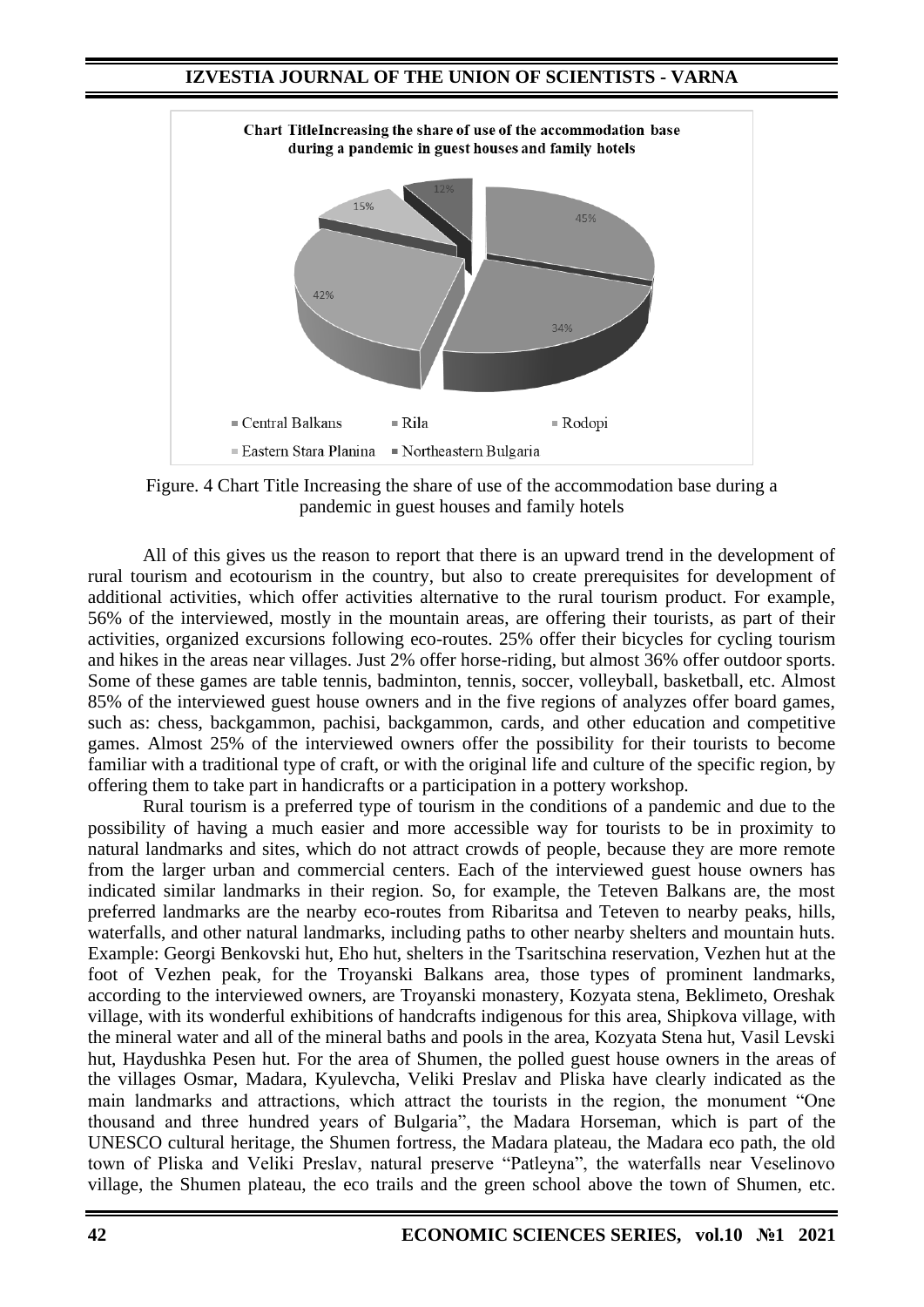## **ИЗВЕСТИЯ НА СЪЮЗА НА УЧЕНИТЕ – ВАРНА**

Among the guest house owners intervirewed from the region of the Eastern Balkans, from the town of Kotel and the vilages of Medven, Zheravnya, Banya, Ichera, the most prominent tourist landmarks have proven to be all of the antropogenic cultural monuments, such as the museum of the Kotel revivalists, the Panteon of Georgi Sava Rakovski, the museum of natural sciences and history in Kotel, the Yordan Yovkov museum house, the Zahari Stoyanov museum house in Medven, the Kyorpeevata House, which represents the urban life of the past centuries in the town of Kotel. Much less prominence has been given to the natural factors, such as some small waterfalls, weirs, rivers and low hills and peaks, but despite all that, the following natural landmarks provoke high level of interest in tourists - the "Zlosten" karst complex, the Chatalkaya rock phenomenon and many of the caves, among the more prominent of which are: The Ledenika caves, Maglivata cave, Sv. 40 machenitsi cave in the territory of Kipilovo village, Prikazana cave, Dryanovska cave, the Black izvori cave, one of the most beautiful caves in the region, with rich natural formations "Biliyarnika" and the "Maarata" cave near Medven village.

For the other two areas, the interviewed house owners once again determined the most preferred natural and anthropogenic resources in the Rodopite area and in proximity to the Gela and Shiroka Laka villages, they are: The Kapitan Petko Voevoda house and the house and monument of Exarch Stefan 1, church school in the Shiroka Laka village, the monument of the victims of war and Gaidaryat fountain, the national school of folklore arts "Shiroka Laka", community center Exarch Stefan 1, and as a natural phenomenon - the rock formation "Glavata", the rock formation "Momata" Yagodinska cave and the Devil's Throat, approximately 35 km away from the Shiroka Laka village. Uhlovitsa cave near Mogilitsa village, Golyam Perelik peak, Chudnite Mostove, Trigradsko and Buynovsko gorge. An early Byzantine Basilica, Solishte village, Kazana weir and Orpheus peak can be seen near Gela village.

In the area of Kovachevtsi, which, like Shiroka Laka and Bozhentsi, is an architectural preserve, there is also an abundance of natural and anthropogenic factors and landmarks. By way of example: The Bukov Dol waterfall, Valchanova cave, the centennial sycamore tree in Garmen village, the late Antiquity and Roman city Nicopolis ad Nestum, the Architectural and Historical Preserve Kovachevitsa, Kaninska eco-trail Garmen, the architectural reservation in Dolen village, the Manuilova Dupka cave, the sanctuary in the Skribina area near Kribul village, Gotse Delchev area, Orelyak peak, Unden peak. Near Lestehn, the clay house in the Leshten village, the Siniya Vir waterfall, rock formation "Svatbata", etc.

According to the interviewed, the main landmarks attracting tourists in the area of Rila (Govedartsi, Shumnatitsa) are: Rila Monastery, national park Rila with all its peaks, most of all the Musala and Malyovitsa, the Goritsa and Rilska Skakavitsa waterfalls. The path of fairy tales near Panichishte, Stari Mali Grad, the Tsarska Bistritsa palace, Malyovitsa hut, Skakavitsa hut, Rilski Ezera hut and Shumnatitsa hut, and many others.

While in the Strandzha area (the villages of Brashlyan and Balgari), the natural and anthropogenic factors that attract tourists are the villages themselves are open-air architectural preserves, they host numerous ancient houses, preserved since last century, but other major and interesting landmarks in the region are: the church school, the church and the temple in the Brashlyan village, Balyuvata kashta, the protected area "Krivinizovo", reservation "Vitanovo", Dokuzak waterfall, the churches "Sv. Atanas" in Zvezdets village, the Assumption of Mary church in Malko Tarnovo and Sveti Iliya in Stoilovo village, reservation "Sredoka", Museum of History and Ethnographic house in Malko Tarnovo, etc.

#### **Conclusion**

From the research completed, we can combine the obtained results as follows:

In both cases, normal conditions or the conditions of a global pandemic, the decisive factor for tourists choosing their specific leisure tourist destination, are the natural resources available, such as: waterfalls, peaks, gorges, caves, bodies of water, sources of mineral water, reservations, and the anthropogenic resources (created by people), including: cultural monuments, which are part of the UNESCO cultural heritage, church schools, all sorts of museums, churches, monasteries,